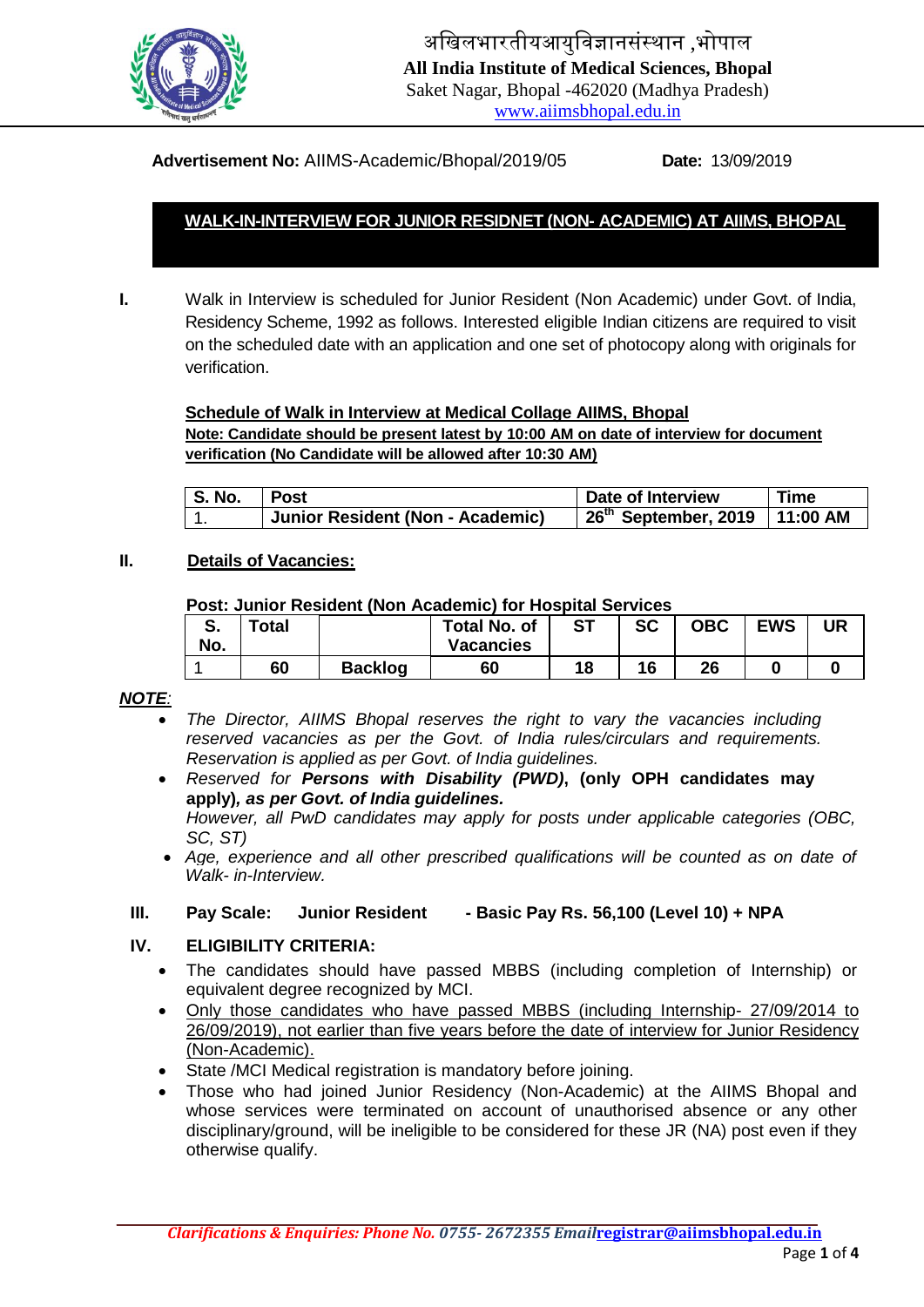- Experience in Army Services, Central Health Services, Private Nursing Homes and Private Practice will be taken as equivalent to Junior Residency (Non-Academic).
- For all eligible candidates, maximum two terms\* are allowed. AIIMS Bhopal graduates will be allotted post on preferential basis. Candidates who have already done 2 terms<sup>\*</sup> of Junior Residency (Non-Academic) either at AIIMS or outside will not be considered. \*Term of JR (Non-Acad.) is 6 months, if any one join and leaves at anytime it will be counted as one term irrespective of duration of work. For each term, the candidates required to submit his/her application separately.

## **V. Upper Age Limit for JR only as on the last date of Interview:**

Upper Age Limit: 30 years, relaxable for Scheduled Caste, Scheduled Tribe candidate up to a maximum period of five (5) years, for OBC candidates up to a maximum period of three (3) years.

In case of Physical Handicapped (OPH) candidates, age relaxation upto a maximum period of ten (10) years for General Category, Thirteen (13) years for OBC category and fifteen (15) years for SC/ST category candidates.

# **VI**. **Application Process**:

- Director AIIMS, Bhopal reserves the right to cancel the advertisement at any point of time without prior notice or fill up less number of posts as advertised depending upon the institutional requirement.
- Interested Indian citizen'sare required to visit on the scheduled date with an application and one set of photocopy along with originals for verification.
- **The original certificates i.e. MBBS Degree Certificate, Internship completion certificate, Qualifying degrees (MBBS Others) Medical Registration Certificate, Date of Birth Certificate, Caste Certificate, NOC etc., of the candidates who apply for the post will be verified at the time of Walk – in- interview. (Without original documents candidature will not be considered for the interview).**

## **VII**. **Application Fees:**

- For OBC candidates Rs. 1000/-
- For SC/ST/PwD/ Women candidates– Nil
- Fees to be paid by Demand Draft only in favour of "**AIIMS Bhopal**"
- Fee once remitted will not be refunded in any circumstance
- **VIII.** Walk in Interview is scheduled for Junior Resident (Non Academic) under Govt. of India, Residency Scheme, 1992 on **26th September, 2019**. Interested eligible Indian citizens are required to walk in for interview on the scheduled date with an **application in the prescribed format** and one set of photocopy along with originals for verification and the application fee as required.
	- Inadequately filled / incomplete applications may be summarily rejected

## **IX. Tenure:**

The appointment to the post of Junior Residents shall be for the period of 6 months extendable to another six months (One year maximum).

## **X. Documents:**

**A**pplication form (on prescribed format) and the self- attested photocopies of the following along with the originals must be brought at the time of Interview only.

'No Objection Certificate–NOC 'for those who are working in Central/State Government / Semi Government, autonomous institutions from their respective organization. The candidates who are in service in any Govt. Hospital/ Institutions are required to forward/submit their application through proper channel only. The candidates will not be permitted for Interview, if they fail to produce "No Objection Certificate" from their employer on the day of Interview, during scrutiny of documents.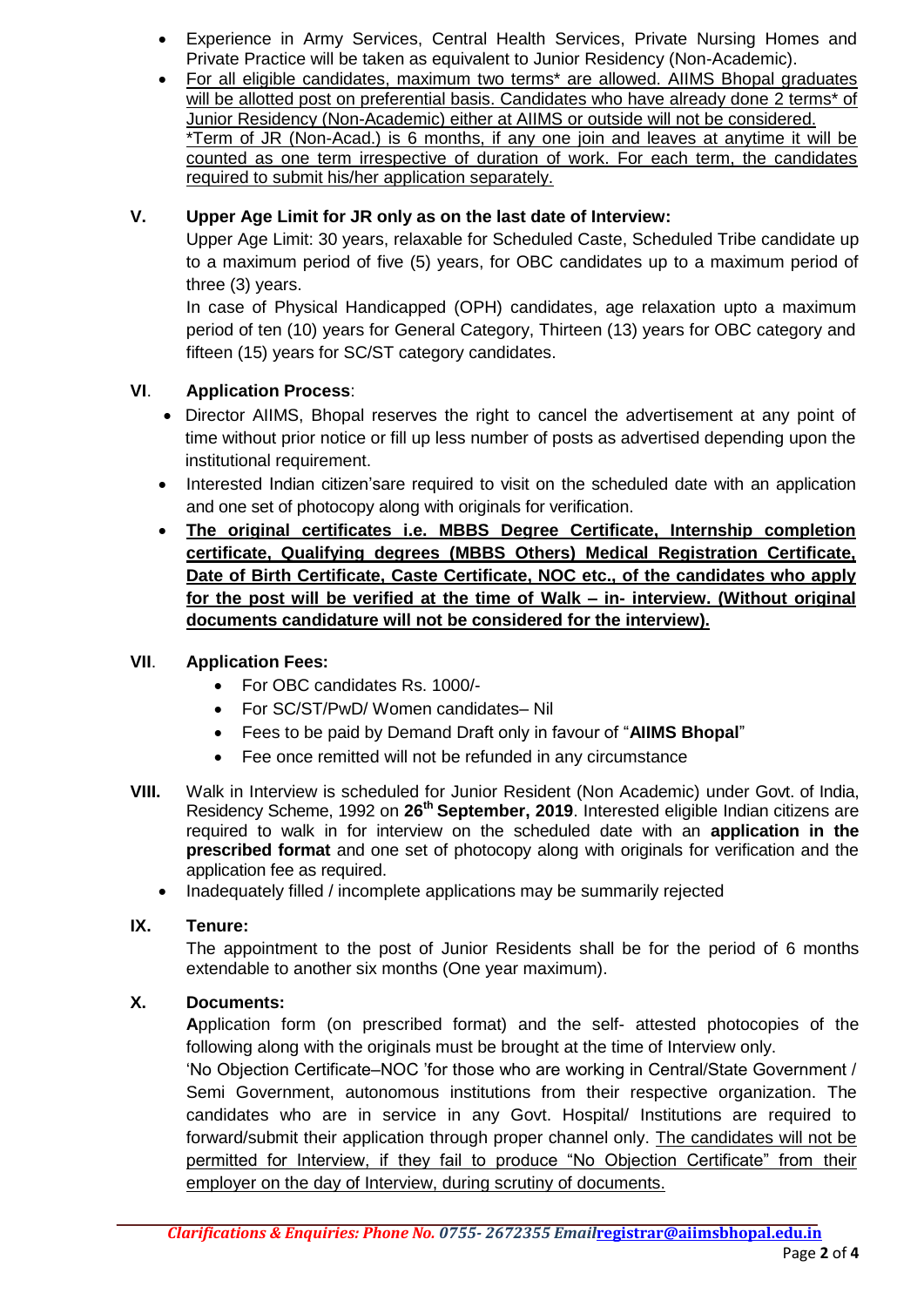If it is brought to the notice of authorities at any stage that the candidate had not submitted application through proper channel, then the candidature will stand cancelled and in case of selected candidate, services will be terminated immediately.

Degree, Certificates, Mark sheets, Age proof, Caste certificate, Experience certificates and qualifying degree registration with State Medical Council is mandatory before interview and joining.

## **XI. Reservation for SC/ST/OBC/OPH (PwD) shall be applicable as per Govt. of India policy:**

1. **OBC Candidates** will attach certificate issued by the competent authority in the *form prescribed for Central Government jobs* along with certificate that the candidate does not belong to Creamy Layer. **Date of issue of Certificate should not be earlier** *than one year of date of interview.* 

2. For SC/ST-Certificate should be issued by Tehsildar or above rank officer in prescribed format.

3. Criteria for Orthopaedic Physically Handicapped (PwD):

- The candidate must possess a valid document certifying his/her physical disability is conforming to judgment of Supreme Court of India i.e.: "With the approval of the Ministry of Health & Family Welfare, Govt. of India vide letter no. 18018/2/2009-ME(P-1) dated 17.02.2009.
- Candidates with disability of lower limbs between 50% to 70% shall be considered and in case candidates are not available of such disability in the category, then the candidates with disability of lower limbs between 40% to 50% will also be considered as per decision in the Writ Petition (Civil) 184/2005-Dr.Kumar Sourav Vs. UOI & others in the Supreme Court of India.
- The disability certificate should be issued by a duly constituted and authorized Medical Board of the State or Central Govt. Hospitals/Institutions and countersigned by Medical Superintendent / CMO /Head of Hospital / Institution.
- The Medical Board issuing certificate shall conform to guidelines of Ministry of Social Welfare and Empowerment (Govt. of India).

## **XII. Selection procedure:**

- The aspirants of Junior Resident attending the walk-in-interview may note that in case of candidates exceeding more than 20 for one post there would be a written exam for **screening purpose and this will not carry any weightage during the interview**.
- The Junior Residency (Non-Academic) will be provided first to all the MBBS graduates of AIIMS, Bhopal who full fills the eligibility criteria.
- The merit for AIIMS, Bhopal graduates will be made on the basis of their aggregate marks in the I,II and final Professional examinations.
- Interviews will be held at AIIMS Bhopal. No TA/DA will be paid for appearing in the Interview.
- The joining of the candidates will be purely need based.
- Any vacancy arising because of non- joining by selected candidates in this selection or by resignation of candidate who had joined after selection will be offered to the candidates from the waiting list according to their merit, if any.
- All information pertaining to this advertisement including date of Interview, result, joining etc. will be displayed only on the AIIMS Bhopal website which is [www.aiimsbhopal.edu.in](http://www.aiimsbhopal.edu.in/)
- No individual intimation may be sent by AIIMS Bhopal to applicants. It will be the responsibility of applicants to keep abreast of the developments by visiting Institute website [www.aiimsbhopal.edu.in](http://www.aiimsbhopal.edu.in/) regularly.